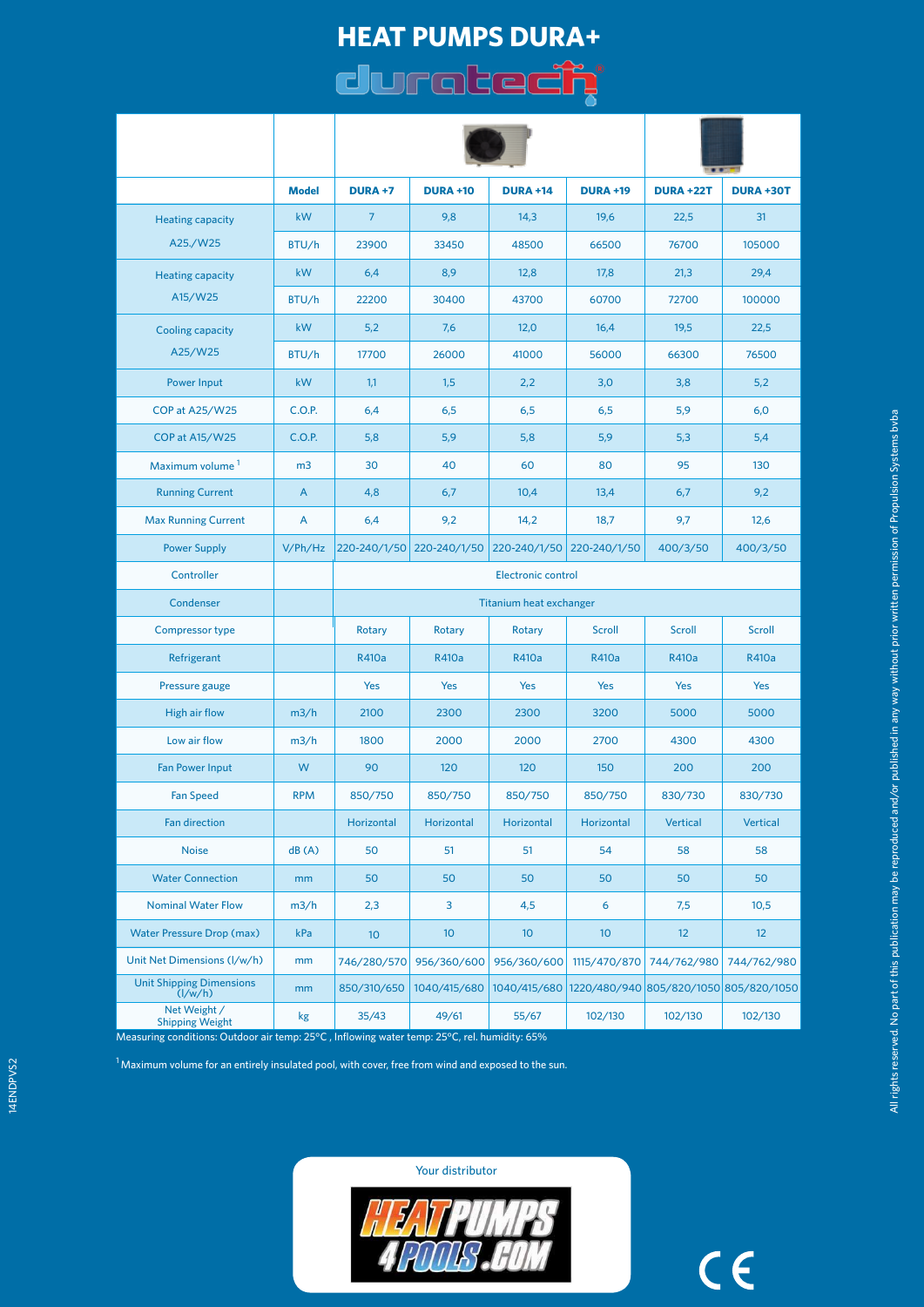# **HEAT PUMPS DURA+**

**THE IDEAL SOLUTION … for heating your swimming pool, jacuzzi or spa.**



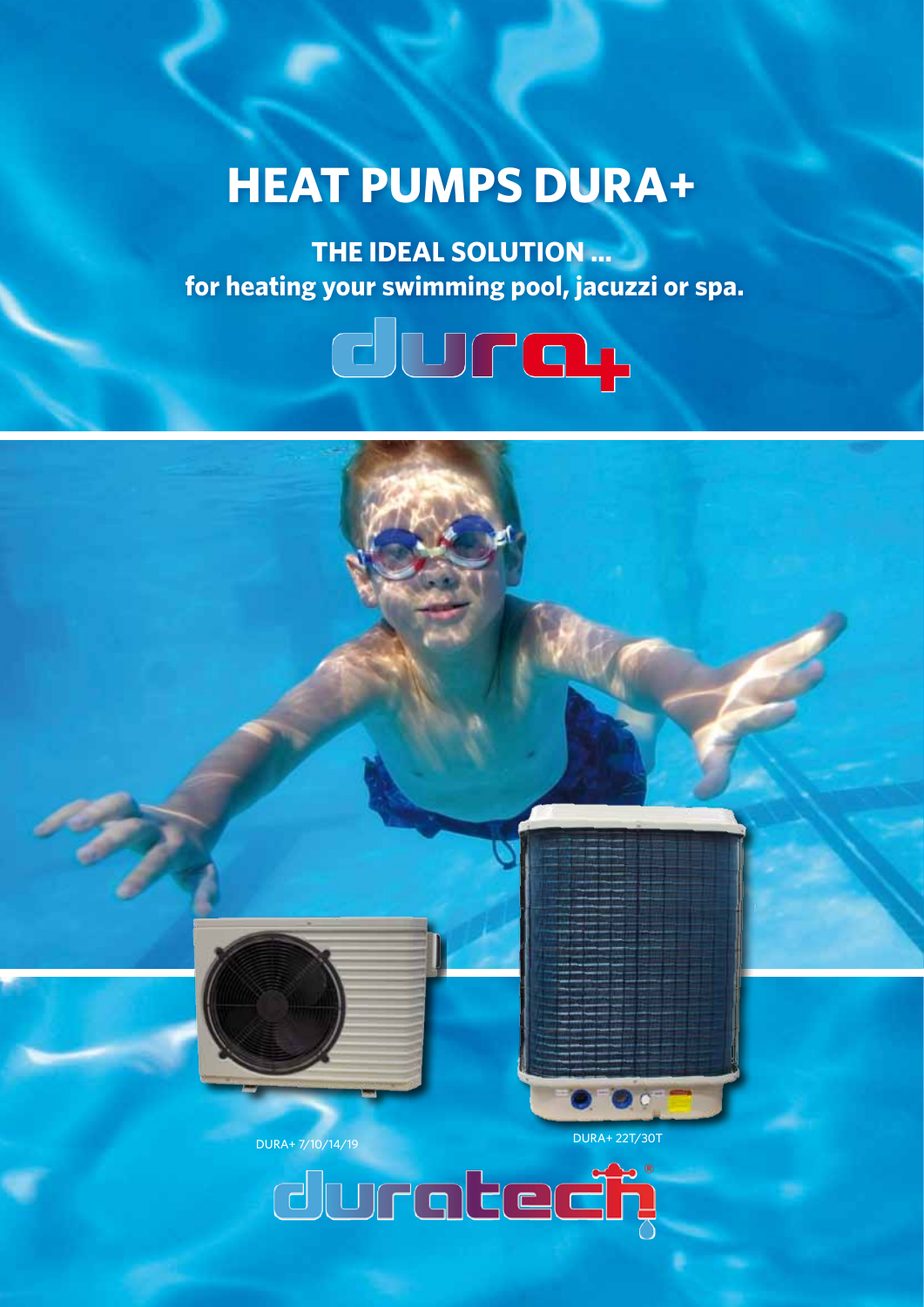# **HEAT PUMPS DURA+**

# **THE IDEAL SOLUTION … for heating your swimming pool , jacuzzi or spa.**

## Highly efficient and economical

The heat retrieved from the air outside and transferred to the pool water. For each kW consumed by the DURA+ heat pump, 6 kW can be returned to the pool. So **5 out of 6 kW are for free**.

#### Use

The DURA+ heat pump has to be installed outside. It can **heat the pool a whole year round** and will even work with outside temperatures as low as **-10°C**. A cooling mode allows the water to be **cooled down** by the DURA+ heat pump as well.

## Environment

- • DURA+ heat pumps are **less harmful to the environment** because 83% of the energy produced is retrieved from the outside air and therefore purely natural.
- • Also the gas used, R410a, has **no harmful effect on the ozone layer**.

# Constructed for durability and longevity

Using advanced and **high quality materials** like "Acrilyc" and "Titanium" for the heat exchanger means the DURA+ can resist to rust and erosion from chlorine in the water. The DURA+ heat exchanger is oversized to improve efficiency.

# Easy installation

The unit is intelligently designed and remarkably compact for **ease of installation**. Example : the integrated pressure switch senses the water pressure and automatically starts the heater when the pool pump starts and stops when the pump shuts off.